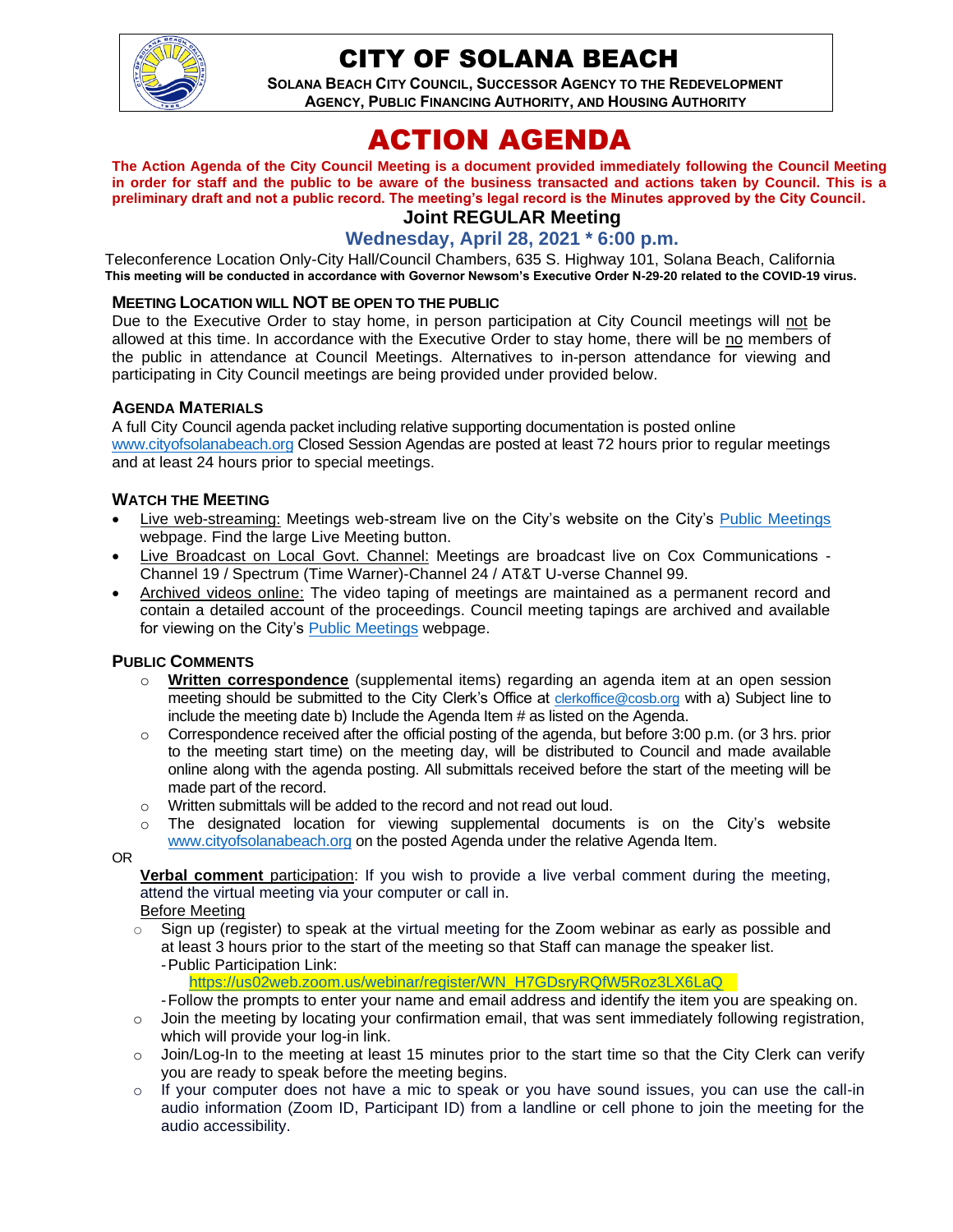$\circ$  If you call in as well for better audio, mute your computer's speakers to eliminate feedback so that you do not have two audios competing when you are speaking.

During Meeting:

- o Choose Gallery View to see the presentations, when applicable.
- $\circ$  Participants will be called upon from those who have Registered and their name is identified by the City Clerk calling from the registration list. You will be called on by name and unmuted by the meeting organizer and then you may provide comments for the allotted time. Allotted speaker times are listed under each [Agenda s](https://urldefense.proofpoint.com/v2/url?u=https-3A__www.ci.solana-2Dbeach.ca.us_index.asp-3FSEC-3DF0F1200D-2D21C6-2D4A88-2D8AE1-2D0BC07C1A81A7-26Type-3DB-5FBASIC&d=DwMFaQ&c=euGZstcaTDllvimEN8b7jXrwqOf-v5A_CdpgnVfiiMM&r=1XAsCUuqwK_tji2t0s1uIQ&m=C7WzXfOw2_nkEFMJClT55zZsF4tmIf_7KTn0o1WpYqI&s=3DcsWExM2_nx_xpvFtXslUjphiXd0MDCCF18y_Qy5yU&e=)ection.

#### **SPECIAL ASSISTANCE NEEDED** - AMERICAN DISABILITIES ACT TITLE 2

In compliance with the Americans with Disabilities Act of 1990, persons with a disability may request an agenda in appropriate alternative formats as required by Section 202. Any person with a disability who requires a modification or accommodation in order to participate in a meeting should direct such request to the City Clerk's office (858) 720-2400 [clerkoffice@cosb.org](mailto:EMAILGRP-CityClerksOfc@cosb.org) at least 72 hours prior to the meeting.

| <b>CITY COUNCILMEMBERS</b>                 |                                        |                                              |                                                   |
|--------------------------------------------|----------------------------------------|----------------------------------------------|---------------------------------------------------|
| Lesa Heebner, Mayor                        |                                        |                                              |                                                   |
| <b>Kristi Becker</b><br>Deputy Mayor       | <b>Kelly Harless</b><br>Councilmember  | David A. Zito<br>Councilmember<br>District 1 | <b>Jewel Edson</b><br>Councilmember<br>District 3 |
| <b>Gregory Wade</b><br><b>City Manager</b> | Johanna Canlas<br><b>City Attorney</b> |                                              | Angela Ivey<br><b>City Clerk</b>                  |

#### **SPEAKERS:**

See Public Participation on the first page of the Agenda for publication participation options.

#### **READING OF ORDINANCES AND RESOLUTIONS:**

Pursuant to [Solana Beach Municipal Code](https://www.codepublishing.com/CA/SolanaBeach/) Section 2.04.460, at the time of introduction or adoption of an ordinance or adoption of a resolution, the same shall not be read in full unless after the reading of the title, further reading is requested by a member of the Council. If any Councilmember so requests, the ordinance or resolution shall be read in full. In the absence of such a request, this section shall constitute a waiver by the council of such reading.

## **CALL TO ORDER AND ROLL CALL:**

#### **CLOSED SESSION REPORT:**

#### **FLAG SALUTE:**

**PRESENTATIONS:** Ceremonial items that do not contain in-depth discussion and no action/direction.

Congressman Mike Levin

## **APPROVAL OF AGENDA: COUNCIL ACTION: Approved 5/0**

#### **ORAL COMMUNICATIONS:**

*Note to Public: Refer to Public Participation for information on how to submit public comment.*  This portion of the agenda provides an opportunity for members of the public to address the City Council on items relating to City business and not appearing on today's agenda by having submitted written comments for the record to be filed with the record or by registering to join the virtual meeting online to speak live, per the Public Participation instructions on the Agenda.

Comments relating to items on this evening's agenda are taken at the time the items are heard. Pursuant to the Brown Act, no action shall be taken by the City Council on public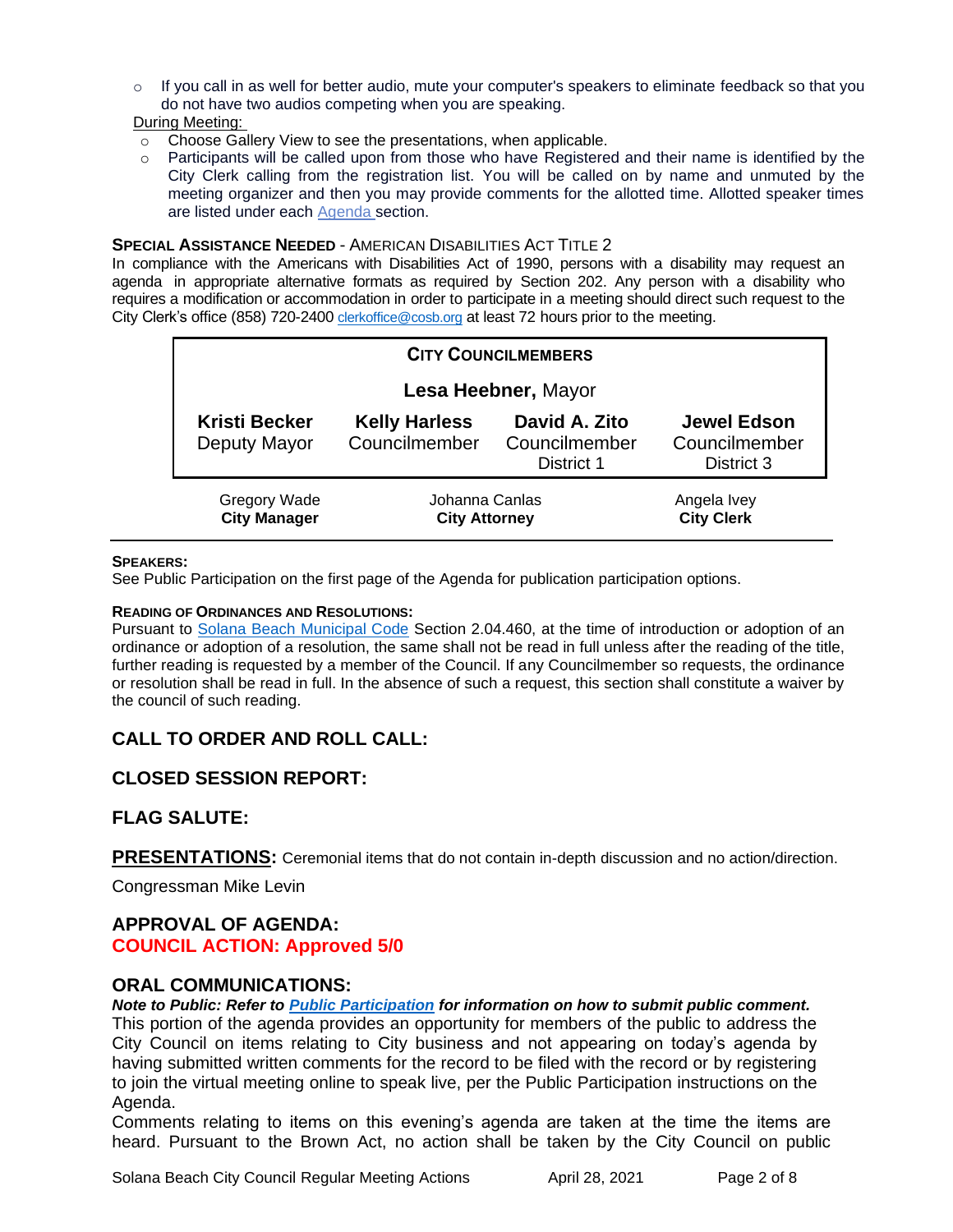comment items. Council may refer items to the City Manager for placement on a future agenda. The maximum time allotted for each speaker is THREE MINUTES (SBMC 2.04.190).

## **COUNCIL COMMUNITY ANNOUNCEMENTS / COMMENTARY:**

*An opportunity for City Council to make brief announcements or report on their activities. These items are not agendized for official City business with no action or substantive discussion.* 

## **A. CONSENT CALENDAR:** (Action Items) (A.1. - A.4.)

*Note to Public: Refer to Public Participation for information on how to submit public comment.* 

Items listed on the Consent Calendar are to be acted in a single action of the City Council unless pulled for discussion.

Any member of the public may address the City Council on an item of concern by submitting written correspondence for the record to be filed with the record or by registering to join the virtual meeting online to speak live, per the Public Participation instructions on the Agenda. The maximum time allotted for each speaker is THREE MINUTES (SBMC 2.04.190).

Those items removed from the Consent Calendar by a member of the Council will be trailed to the end of the agenda, while Consent Calendar items removed by the public will be discussed immediately after approval of the Consent Calendar.

## **A.1. Register Of Demands.** (File 0300-30)

Recommendation: That the City Council

1. Ratify the list of demands for March 27, 2021 – April 09, 2021.

#### [Item A.1. Report \(click here\)](https://solanabeach.govoffice3.com/vertical/Sites/%7B840804C2-F869-4904-9AE3-720581350CE7%7D/uploads/Item_A.1._Report_(click_here)_4-28-21-O.pdf) **COUNCIL ACTION: Approved 5/0**

## **A.2. General Fund Budget Adjustments for Fiscal Year 2020/21.** (File 0330-30)

Recommendation: That the City Council

1. Receive the report listing changes made to the Fiscal Year 2020-2021 General Fund Adopted Budget.

[Item A.2. Report \(click here\)](https://solanabeach.govoffice3.com/vertical/Sites/%7B840804C2-F869-4904-9AE3-720581350CE7%7D/uploads/Item_A.2._Report_(click_here)_4-28-21-O.pdf) **COUNCIL ACTION: Approved 5/0**

*.*

## **A.3. Citywide Street Sweeping Services.** (File 0820-35)

Recommendation: That the City Council

#### 1. Adopt **Resolution 2021-047**

- a. Authorizing the City Manager to execute a Professional Services Agreement with CleanStreet, LLC for Citywide Street Sweeping Services for FY 2021/22 for a not-to-exceed amount of \$50,000.
- b. Authorizing the City Manager, at his sole discretion, to extend the Professional Service Agreement with CleanStreet for up to four additional one-year terms, with an annual 1% escalator clause for year 2 and a 2% escalator clause for years 3 through 5.

#### [Item A.3. Report \(click here\)](https://solanabeach.govoffice3.com/vertical/Sites/%7B840804C2-F869-4904-9AE3-720581350CE7%7D/uploads/Item_A.3._Report_(click_here)_4-28-21-O.pdf)

#### **COUNCIL ACTION: Approved 5/0**

*Posted Reports & Supplemental Docs contain records up to the cut off time, prior to the start of the meeting, for processing new submittals. The final official record containing handouts, PowerPoints, etc. can be obtained through a Records Request to the City Clerk's Office.*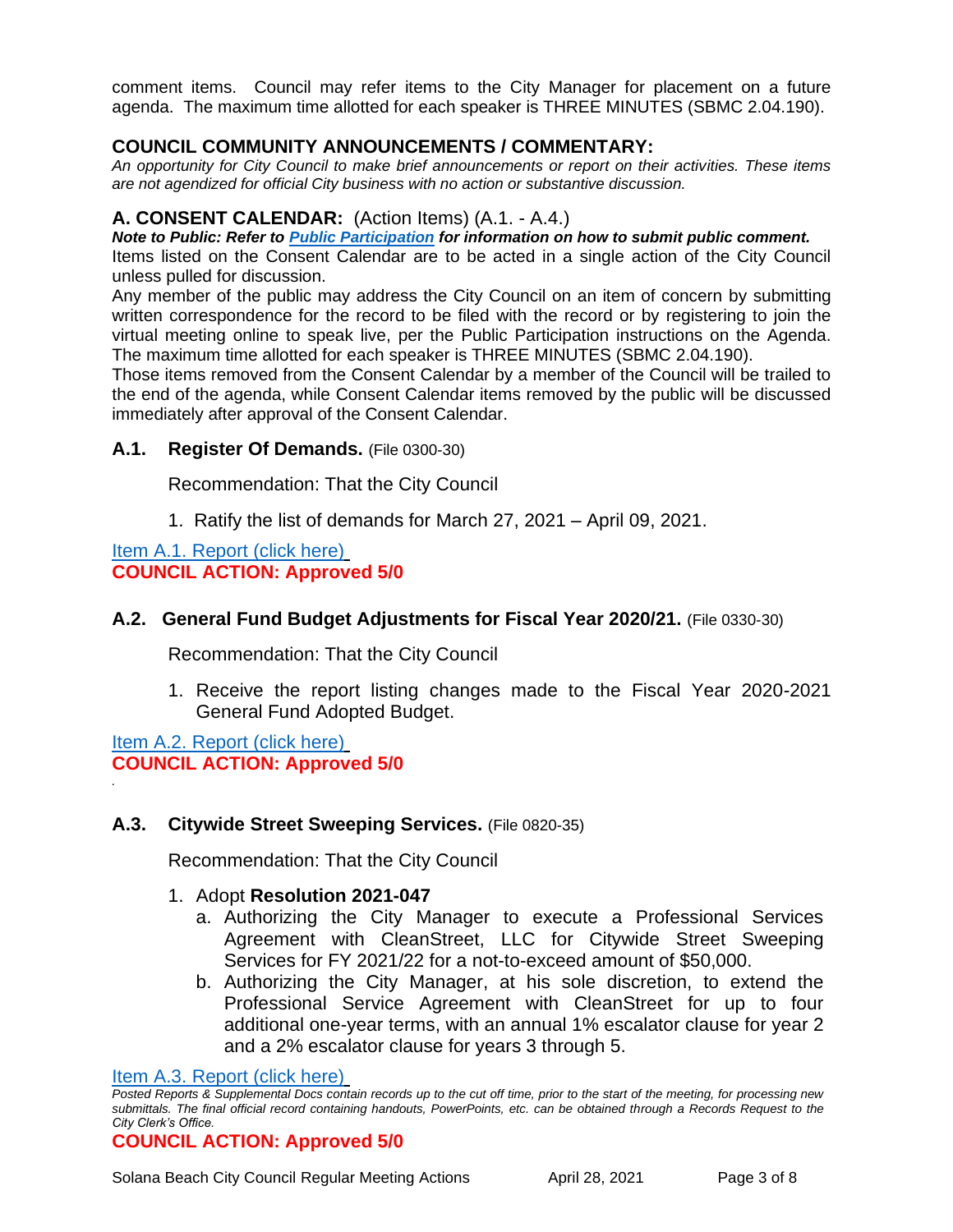## **A.4. Solid Waste Rate Review Prop 218 Notification.** (File 1030-15)

Recommendation: That the City Council

1. Adopt **Resolution 2021-053** setting the Solid Waste Rate Review Public Hearing protest vote for June 23, 2021.

[Item A.4. Report \(click here\)](https://solanabeach.govoffice3.com/vertical/Sites/%7B840804C2-F869-4904-9AE3-720581350CE7%7D/uploads/Item_A.4._Report_(click_here)_4-28-21-O.pdf)

[Item A.4. Updated Report](https://solanabeach.govoffice3.com/vertical/Sites/%7B840804C2-F869-4904-9AE3-720581350CE7%7D/uploads/Item_A.4._Staff_Report_Update_1.pdf) # 1 (added 4-27-21 at 5pm)

[Item A.4. Updated Report #2 \(added 4-28-21](https://solanabeach.govoffice3.com/vertical/Sites/%7B840804C2-F869-4904-9AE3-720581350CE7%7D/uploads/Item_A.4._Staff_Report_Update_2_-_O.pdf) at 10:40am)

*Posted Reports & Supplemental Docs contain records up to the cut off time, prior to the start of the meeting, for processing new submittals. The final official record containing handouts, PowerPoints, etc. can be obtained through a Records Request to the City Clerk's Office.*

## **COUNCIL ACTION: Approved 5/0**

## **B. PUBLIC HEARINGS: (B.1. – B.3.)**

*Note to Public: Refer to Public Participation for information on how to submit public comment.*  Any member of the public may address the City Council on an item of concern by submitting written correspondence for the record to be filed with the record or by registering to join the virtual meeting online to speak live, per the Public Participation instructions on the Agenda. The maximum time allotted for each speaker is THREE MINUTES (SBMC 2.04.190).

An applicant or designee(s) for a private development/business project, for which the public hearing is being held, is allotted a total of fifteen minutes to speak, as per SBMC 2.04.210. A portion of the fifteen minutes may be saved to respond to those who speak in opposition. All other speakers have three minutes each.

After considering all of the evidence, including written materials and oral testimony, the City Council must make a decision supported by findings and the findings must be supported by substantial evidence in the record.

## **B.1. Public Hearing: 112 S. Cedros Ave., Applicant: Local Roots Kombucha, Case: CUP 20-001.** (File 0600-40)

The proposed project meets the minimum objective requirements under the SBMC, is consistent with the General Plan and may be found, as conditioned, to meet the discretionary findings required as discussed in this report to approve a CUP. Therefore, Staff recommends that the City Council:

- 1. Conduct the Public Hearing: Open the Public Hearing, Report Council Disclosures, Receive Public Testimony, and Close the Public Hearing.
- 2. Find the project exempt from the California Environmental Quality Act pursuant to Section 15303 of the State CEQA Guidelines; and
- 3. If the City Council makes the requisite findings and approves the project, adopt **Resolution 2021-048** conditionally approving a CUP for the project to allow for alcohol sales for on- and off-site consumption and a shared parking agreement at 112 South Cedros Avenue.

[Item B.1. Report \(click here\)](https://solanabeach.govoffice3.com/vertical/Sites/%7B840804C2-F869-4904-9AE3-720581350CE7%7D/uploads/Item_B.1._Report_(click_here)_4-28-21-O.pdf)

[Item B.1. Updated Report #1 \(added 4-28-21 at 9:00am\)](https://solanabeach.govoffice3.com/vertical/Sites/%7B840804C2-F869-4904-9AE3-720581350CE7%7D/uploads/Item_B.1._Updated_Report_1_(4-28_845am)_-_O.pdf)

*Posted Reports & Supplemental Docs contain records up to the cut off time, prior to the start of the meeting, for processing new submittals. The final official record containing handouts, PowerPoints, etc. can be obtained through a Records Request to the City Clerk's Office.*

**COUNCIL ACTION: Approved 5/0**

[Item B.1. Supplemental Docs \(upd.](https://solanabeach.govoffice3.com/vertical/Sites/%7B840804C2-F869-4904-9AE3-720581350CE7%7D/uploads/Item_B.1._Supplemental_Docs_(upd._4-28_at_940am)_-_O.pdf) 4-28-21 at 9:40am)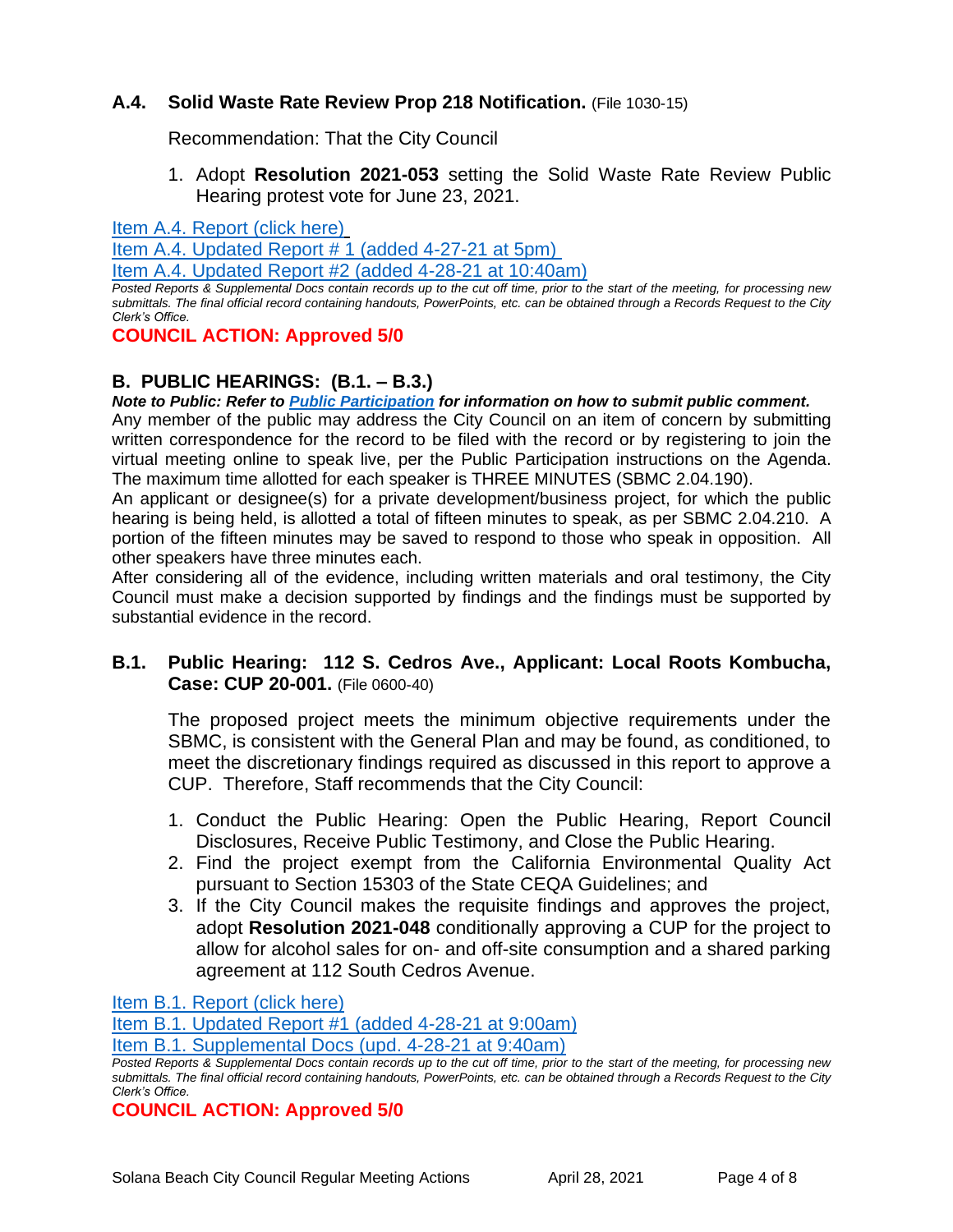## **B.2. Public Hearing: 330 S. Cedros Ave., Applicant: Brad Wise, Trust Restaurant Group, Case: MOD21-001.** (File 0600-40)

The proposed project meets the minimum objective requirements under the SBMC, is consistent with the General Plan and may be found, as conditioned, to meet the discretionary findings to approve a modification to the approve DRP, CUP, SDP and MEC. Therefore, Staff recommends that the City Council:

- 1. Conduct the Public Hearing: Open the Public Hearing, Report Council disclosures, Receive Public Testimony, Close the Public Hearing.
- 2. Find the project exempt from the California Environmental Quality Act pursuant to Section 15301 (Existing Facilities) of the State CEQA Guidelines.
- 3. If the City Council makes the requisite findings and approves the project, adopt **Resolution 2021-050** conditionally approving a modification to the approved DRP, SDP, CUP, MEC and CSP for a mixed use development at 330 S. Cedros Avenue, Solana Beach.

[Item B.2. Report \(click here\)](https://solanabeach.govoffice3.com/vertical/Sites/%7B840804C2-F869-4904-9AE3-720581350CE7%7D/uploads/Item_B.2._Report_(click_here)_4-28-21-O.pdf)

[Item B.2. Updated Report](https://solanabeach.govoffice3.com/vertical/Sites/%7B840804C2-F869-4904-9AE3-720581350CE7%7D/uploads/Item_B.2._Updated_Report_1_-_O.pdf) #1 (added 4-27-21)

[Item B.2. Supplemental Docs \(upd.](https://solanabeach.govoffice3.com/vertical/Sites/%7B840804C2-F869-4904-9AE3-720581350CE7%7D/uploads/Item_B.2._Supplemental_Docs_(upd._4-26)_-_O.pdf) 4-26-21 at 5:45pm)

*Posted Reports & Supplemental Docs contain records up to the cut off time, prior to the start of the meeting, for processing new submittals. The final official record containing handouts, PowerPoints, etc. can be obtained through a Records Request to the City Clerk's Office.*

**COUNCIL ACTION: Approved 5/0**

## **B.3. Public Hearing: 330 S. Cedros Ave., Applicant: RAF Pacifica Group, Case: MOD21-002.** (File 0600-40)

The proposed project meets the minimum objective requirements under the SBMC, is consistent with the General Plan and may be found, as conditioned, to meet the discretionary findings to approve a modification to the approved DRP, CUP, SDP and MEC. Therefore, Staff recommends that the City Council:

- 1. Conduct the Public Hearing: Open the Public Hearing, Report Council Disclosures, Receive Public Testimony, Close the Public Hearing.
- 2. Find the project exempt from the California Environmental Quality Act pursuant to Section 15301 (Existing Facilities) of the State CEQA Guidelines.
- 3. If the City Council makes the requisite findings and approves the project, adopt **Resolution 2021-051** conditionally approving a modification to the approved DRP, SDP, CUP, MEC and CSP for a mixed-use development at 330 S. Cedros Avenue, Solana Beach.

[Item B.3. Report \(click here\)](https://solanabeach.govoffice3.com/vertical/Sites/%7B840804C2-F869-4904-9AE3-720581350CE7%7D/uploads/Item_B.3._Report_(click_here)_4-28-21-O.pdf)

[Item B.3. Updated Report](https://solanabeach.govoffice3.com/vertical/Sites/%7B840804C2-F869-4904-9AE3-720581350CE7%7D/uploads/Item_B.3._Updated_Report_1.pdf) # 1 (added 4-27-21)

[Item B.3. Supplemental Docs \(upd. 4-28-21 at 2:30pm\)](https://solanabeach.govoffice3.com/vertical/Sites/%7B840804C2-F869-4904-9AE3-720581350CE7%7D/uploads/Item_B.3._Supplemental_Docs_(4-28_at_230pm)_-_O.pdf)

**COUNCIL ACTION: Approved 5/0 to deny the application. A denial resolution will return on May 12, 2021 on Consent with the denial action.** 

*Posted Reports & Supplemental Docs contain records up to the cut off time, prior to the start of the meeting, for processing new submittals. The final official record containing handouts, PowerPoints, etc. can be obtained through a Records Request to the City Clerk's Office.*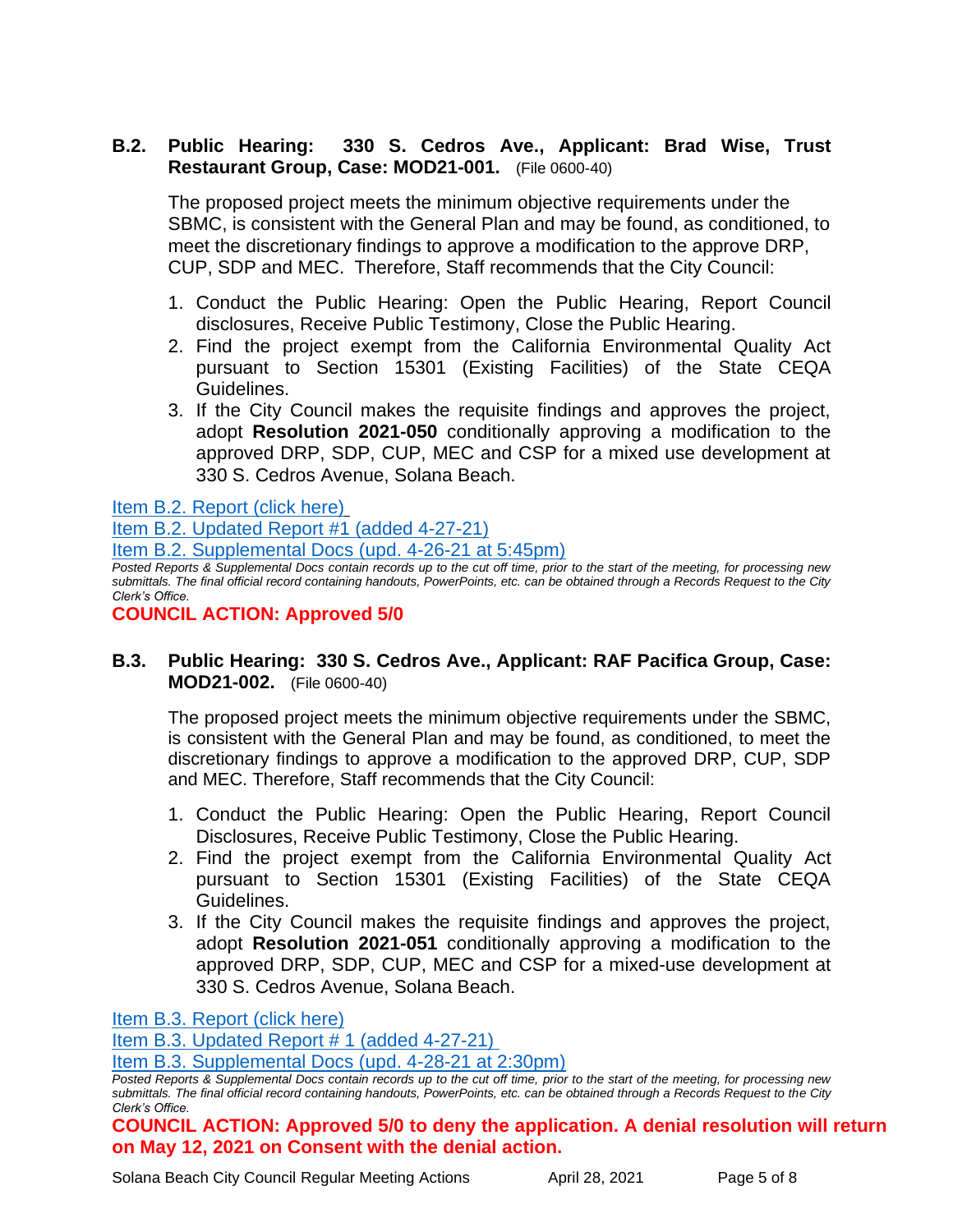## **C. STAFF REPORTS: (C.1. – C.2.)**

*Note to Public: Refer to Public Participation for information on how to submit public comment.*  Any member of the public may address the City Council on an item of concern by submitting written correspondence for the record to be filed with the record or by registering to join the virtual meeting online to speak live, per the Public Participation instructions on the Agenda. The maximum time allotted for each speaker is THREE MINUTES (SBMC 2.04.190).

## **C.1. COVID TUP (Temporary Use Permit) Policy Extension.** (File 0230-20)

Recommendation: That the City Council

1. Consider approval of **Resolution 2021-049** authorizing extension of the Temporary Use Permit Policy until a specified date or until the emergency public health order limiting indoor dining and social distancing requirements is lifted.

[Item C.1. Report \(click here\)](https://solanabeach.govoffice3.com/vertical/Sites/%7B840804C2-F869-4904-9AE3-720581350CE7%7D/uploads/Item_C.1._Report_(click_here)_4-28-21-O.pdf)

[Item C.1. Supplemental Docs \(upd. 4-28-21 –](https://solanabeach.govoffice3.com/vertical/Sites/%7B840804C2-F869-4904-9AE3-720581350CE7%7D/uploads/Item_C.1._Supplemental_Docs_(Upd._4-28-21_at_525pm)_-_O.pdf) Part 1)

[Item C.1. Supplemental Docs \(upd. 4-28-21 –](https://solanabeach.govoffice3.com/vertical/Sites/%7B840804C2-F869-4904-9AE3-720581350CE7%7D/uploads/Item_C.1._Supplemental_Docs_(Upd._4-28-21_Part_2)_-_O.pdf) Part 2)

*Posted Reports & Supplemental Docs contain records up to the cut off time, prior to the start of the meeting, for processing new submittals. The final official record containing handouts, PowerPoints, etc. can be obtained through a Records Request to the City Clerk's Office.*

**COUNCIL ACTION: Approved 5/0**

## **C.2. Citizen Commission Vacancies: Public Arts Commission and Parks & Recreation Commission Appointments.** (File 0120-06)

Recommendation: That the City Council

1. Consider the application(s) submitted and make an appointment to the vacancy on the Public Arts Commission and the Parks & Recreation Commission with terms until January 2022.

[Item C.2. Report \(click here\)](https://solanabeach.govoffice3.com/vertical/Sites/%7B840804C2-F869-4904-9AE3-720581350CE7%7D/uploads/Item_C.2._Report_(click_here)_4-28-21-O.pdf) 

Item C.2. [Updated Report #1 \(added 4-28-21 at 1:40pm\)\\_](https://solanabeach.govoffice3.com/vertical/Sites/%7B840804C2-F869-4904-9AE3-720581350CE7%7D/uploads/Item_C.2._Staff_Report_Update_1_-_O.pdf)

[Item C.2. Supplemental Docs \(upd 4-28-21](https://solanabeach.govoffice3.com/vertical/Sites/%7B840804C2-F869-4904-9AE3-720581350CE7%7D/uploads/Item_C.2._Supplemental_Docs_(4-28_at_145pm)_-_O.pdf) at 2:00pm)

*Posted Reports & Supplemental Docs contain records up to the cut off time, prior to the start of the meeting, for processing new submittals. The final official record containing handouts, PowerPoints, etc. can be obtained through a Records Request to the City Clerk's Office.*

Item continued to May 12, 2021

#### **WORK PLAN COMMENTS:**

*Adopted June 12, 2019*

#### **COMPENSATION & REIMBURSEMENT DISCLOSURE:**

GC: Article 2.3. Compensation: 53232.3. (a) Reimbursable expenses shall include, but not be limited to, meals, lodging, and travel. 53232.3 (d) Members of a legislative body shall provide brief reports on meetings attended at the expense of the local agency "*City*" at the next regular meeting of the legislative body.

#### **COUNCIL COMMITTEE REPORTS:** [Council Committees](https://www.ci.solana-beach.ca.us/index.asp?SEC=584E1192-3850-46EA-B977-088AC3E81E0D&Type=B_BASIC)

#### **REGIONAL COMMITTEES: (outside agencies, appointed by this Council)**

- a. City Selection Committee (meets twice a year) Primary-Heebner, Alternate-Edson
- b. Clean Energy Alliance (CEA) JPA: Primary-Becker, Alternate-Zito
- c. County Service Area 17: Primary- Harless, Alternate-Edson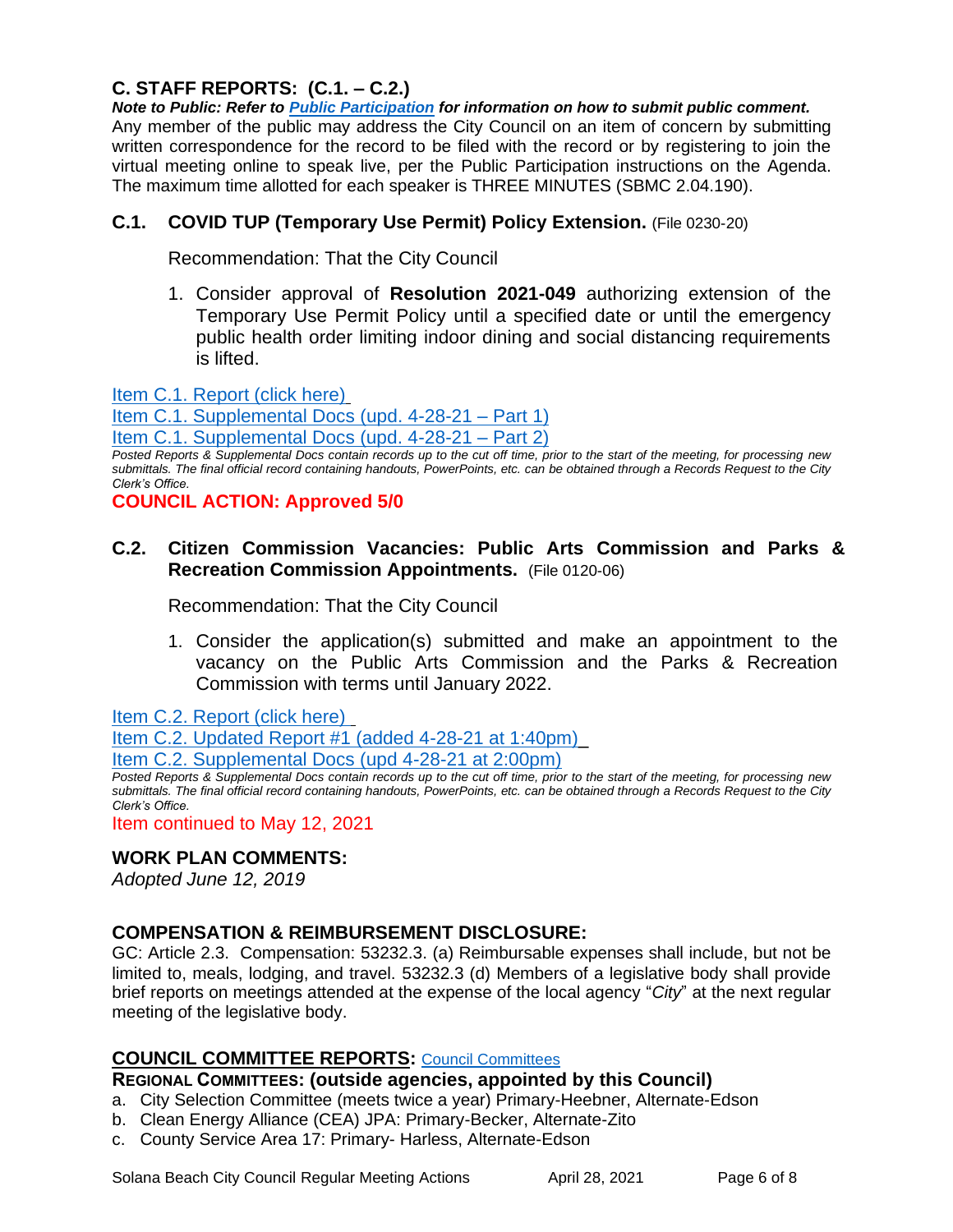- d. Escondido Creek Watershed Authority: Becker /Staff (no alternate).
- e. League of Ca. Cities' San Diego County Executive Committee: Primary-Becker, Alternate-Harless. Subcommittees determined by its members.
- f. League of Ca. Cities' Local Legislative Committee: Primary-Harless, Alternate-Becker
- g. League of Ca. Cities' Coastal Cities Issues Group (CCIG): Primary-Becker, Alternate-**Harless**
- h. North County Dispatch JPA: Primary-Harless, Alternate-Becker
- i. North County Transit District: Primary-Edson, Alternate-Harless
- j. Regional Solid Waste Association (RSWA): Primary-Harless, Alternate-Zito
- k. SANDAG: Primary-Heebner, 1<sup>st</sup> Alternate-Zito, 2<sup>nd</sup> Alternate-Edson. Subcommittees determined by its members.
- l. SANDAG Shoreline Preservation Committee: Primary-Becker, Alternate-Zito
- m. San Dieguito River Valley JPA: Primary-Harless, Alternate-Becker
- n. San Elijo JPA: Primary-Zito, Primary-Becker, Alternate-City Manager
- o. 22nd Agricultural District Association Community Relations Committee: Primary-Edson, Primary-Heebner

## **STANDING COMMITTEES: (All Primary Members)** *(Permanent Committees)*

- a. Business Liaison Committee Zito, Edson.
- b. Fire Dept. Management Governance & Organizational Evaluation Harless, Edson
- c. Highway 101 / Cedros Ave. Development Committee Edson, Heebner
- d. Parks and Recreation Committee Zito, Harless
- e. Public Arts Committee Edson, Heebner
- f. School Relations Committee Becker, Harless
- g. Solana Beach-Del Mar Relations Committee Heebner, Edson

#### **CITIZEN COMMISSION(S)**

a. Climate Action Commission: Primary-Zito, Alternate-Becker

## **ADJOURN:**

## *Next Regularly Scheduled Meeting is May 12, 2021*

*Always refer the City's website Event Calendar for Special Meetings or an updated schedule. Or Contact City Hall 858-720-2400 [www.cityofsolanabeach.org](http://www.cityofsolanabeach.org/)* 

#### **AFFIDAVIT OF POSTING**

*STATE OF CALIFORNIA COUNTY OF SAN DIEGO CITY OF SOLANA BEACH*

§  $\left\{\begin{array}{c} 8 \end{array}\right\}$ 

I, Angela Ivey, City Clerk of the City of Solana Beach, do hereby certify that this Agenda for the April 28, 2021 Council Meeting was called by City Council, Successor Agency to the Redevelopment Agency, Public Financing Authority, and the Housing Authority of the City of Solana Beach, California, was provided and posted on April 21, 2021 at 4:15 p.m. on the City Bulletin Board at the entrance to the City Council Chambers. Said meeting is held at 6:00 p.m., April 28, 2021, in the Council Chambers, at City Hall, 635 S. Highway 101, Solana Beach, California.

Angela Ivey, City Clerk \* City of Solana Beach, CA

## **CITIZEN CITY COMMISSION AND COMMITTEE MEETINGS:**

Solana Beach City Council Regular Meeting Actions **April 28, 2021** Page 7 of 8